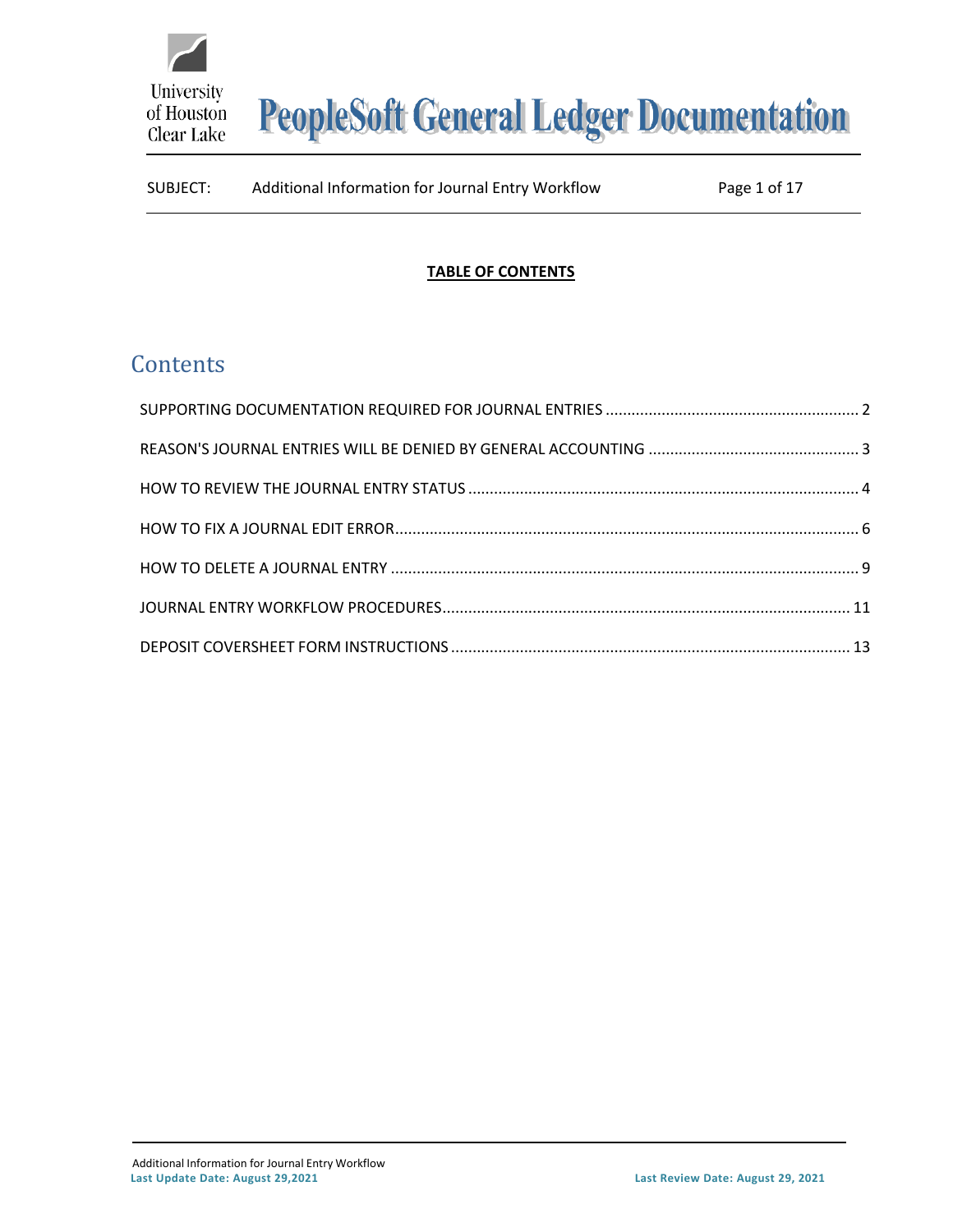

| SUBJECT: | Additional Information for Journal Entry Workflow | Page 2 of 17 |
|----------|---------------------------------------------------|--------------|
|----------|---------------------------------------------------|--------------|

#### **SUPPORTING DOCUMENTATION REQUIRED FOR JOURNAL ENTRIES**

- <span id="page-1-0"></span>1. Cash Deposits
	- Deposit Coversheet Form noting currency and coin amount, check total, and total amount of journal entry
	- Any other applicable documentation that supports the journal entry
- 2. Credit Card Deposits
	- Deposit Coversheet Form
	- Credit card bureau report
	- Any other applicable documentation that supports the journal entry
- 3. Non-Payroll Revenue/Expense Reallocations/Corrections
	- The 1074.3b (Detailed Transactions) of the cost center that is being reduced o Highlight the item that is being reallocated or corrected
	- All other documentation that supports the journal entry
- 4. Fund Equity
	- The 1033A and 1074.6 (Balance Sheet) of the cost center that is being reduced
	- Budget Journal if the fund equity journal is a result of a budget journal
- 5. P-Cards
	- Copy of applicable monthly P-Card transaction log by card
	- Copy of applicable expense report by card
	- Copy of actual receipts by card
	- Copy of taxpayer and vendor account information for each applicable vendor
	- Any other documentation that supports the journal entry
- 6. Intercampus Journals
	- Copy of invoice or supporting documentation for the journal
	- 1074.1 Budget node summary of cost center that is debited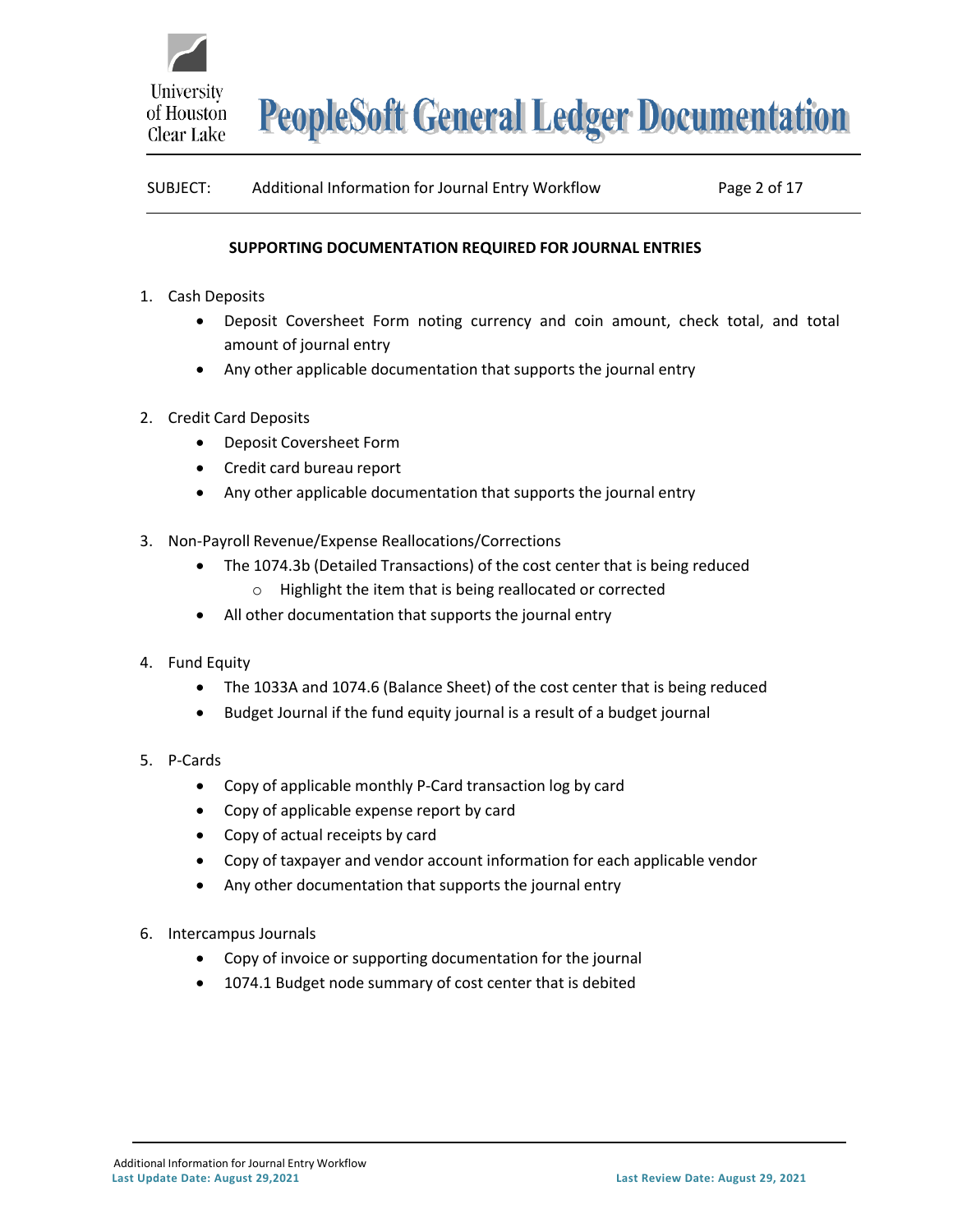

| SUBJECT: | Additional Information for Journal Entry Workflow | Page 3 of 17 |
|----------|---------------------------------------------------|--------------|
|----------|---------------------------------------------------|--------------|

#### **REASON'S JOURNAL ENTRIES WILL BE DENIED BY GENERAL ACCOUNTING**

- <span id="page-2-0"></span>1. No supporting documentation is attached.
- 2. Inadequate supporting documentation, conflicting backup, or the documentation attachedis not legible.
- 3. Wrong Approval Path is chosen.
- 4. Wrong account number or cost center was used.
- 5. There is no Departmental Log Number in the Header Reference or Journal Line Reference, orif these fields don't match.
- 6. There is not a complete description of the journal in the Journal Long Description field.
- 7. The Long Description on the Journal Header doesn't start with REG, DEP, or PCD.
- 8. The Header Reference Number and Journal Line Reference number doesn't start with a "P"if the transaction is a P Card transaction.
- 9. Security sensitive information has been uploaded to the journal.
- 10. There is no Deposit Coversheet attached for a deposit journal entry.
- 11. Documentation that is not oriented correctly, with the ability to read top down and leftto-right, is subject to denial of the journal entry.
- 12. Line Description for a deposit to account number 10610 for BANK does not state "DEP"-Department or School name.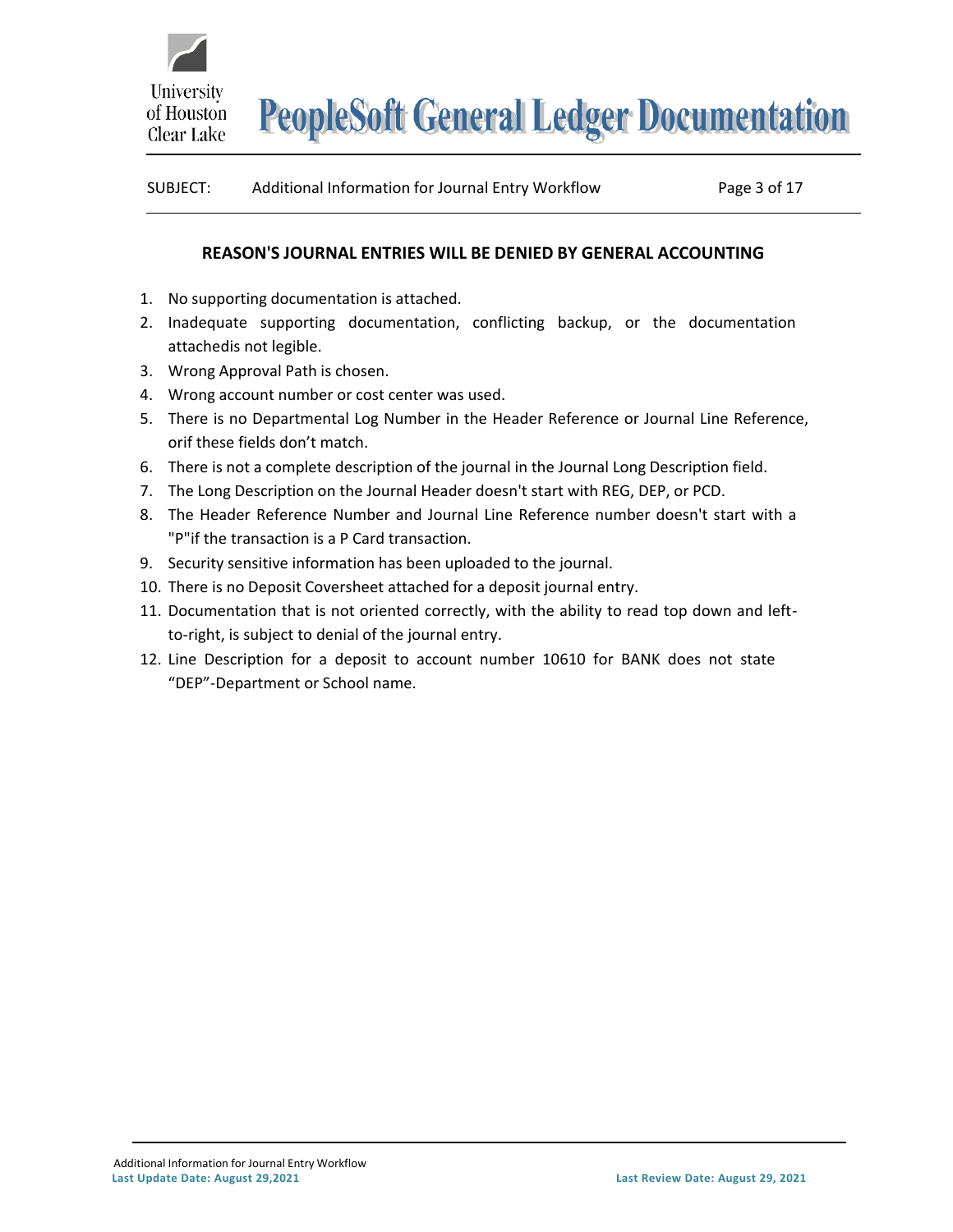| SUBJECT: | Additional Information for Journal Entry Workflow | Page 4 of 17 |
|----------|---------------------------------------------------|--------------|
|----------|---------------------------------------------------|--------------|

#### **HOW TO REVIEW THE JOURNAL ENTRY STATUS**

<span id="page-3-0"></span>The Approval History listed on the Approval 2 tab, provides the status of the journal entry along the current approval path. A complete list of comments entered in the Comment Log box is also displayed:

#### **Step 1:** Click the Approval 2 tab.

University

of Houston Clear Lake

| Header                          |                         |                                                                                      |                                                                                                                                                                                                     |                    |                                                       |                                           |                            |                |
|---------------------------------|-------------------------|--------------------------------------------------------------------------------------|-----------------------------------------------------------------------------------------------------------------------------------------------------------------------------------------------------|--------------------|-------------------------------------------------------|-------------------------------------------|----------------------------|----------------|
| Unit:                           | 00759                   |                                                                                      | Journal ID:                                                                                                                                                                                         |                    | 0003882129                                            | *Process: Date: Edit Journal              | $\checkmark$<br>08/11/2021 | <b>Process</b> |
| Route To                        |                         |                                                                                      |                                                                                                                                                                                                     |                    | <b>Source</b>                                         |                                           |                            |                |
|                                 |                         | *Please select the appropriate approval path:<br>O Dept/Coll/Div - Accounting Office | © Dept/Coll/Div - Stu Fin - Accounting Office<br>O Dept/Coll/Div - OCG - Accounting Office                                                                                                          |                    | Department C0010<br>Source RIC - Research Info Center |                                           |                            |                |
|                                 |                         | O Dept/Coll/Div - AP - Accounting Office                                             |                                                                                                                                                                                                     |                    | Approval                                              |                                           |                            |                |
|                                 | <b>Workflow Fields</b>  |                                                                                      |                                                                                                                                                                                                     |                    | <b>Approval Instance</b>                              | 3796598                                   |                            |                |
|                                 | <b>Business Unit</b>    | 00759                                                                                | Journal ID 0003882129                                                                                                                                                                               |                    | <b>Approval Status</b>                                | Pending                                   |                            |                |
|                                 | <b>Journal Date</b>     | 08/11/2021                                                                           |                                                                                                                                                                                                     |                    | <b>Approval Action</b>                                |                                           |                            |                |
| OperID                          |                         | 0099584                                                                              |                                                                                                                                                                                                     |                    |                                                       | Apply                                     |                            |                |
|                                 |                         | System Source GL JE Page                                                             |                                                                                                                                                                                                     |                    |                                                       |                                           |                            |                |
| <b>Comment Log</b>              |                         |                                                                                      |                                                                                                                                                                                                     |                    |                                                       |                                           |                            |                |
|                                 |                         |                                                                                      | 08-11-21 04:49 PM : Dept/Coll/Div - Stu Fin - Accounting Office : Approve : Rahman, Tanjina Afroz:<br>08-11-21 04:55 PM : Dept/Coll/Div - Stu Fin - Accounting Office : Approve : Roy, Nicole Lynn: |                    |                                                       |                                           |                            |                |
| <b>Add Comment</b>              |                         |                                                                                      |                                                                                                                                                                                                     |                    |                                                       |                                           |                            |                |
|                                 |                         |                                                                                      |                                                                                                                                                                                                     |                    |                                                       |                                           |                            |                |
|                                 |                         |                                                                                      |                                                                                                                                                                                                     |                    |                                                       |                                           |                            |                |
|                                 | <b>Approval History</b> |                                                                                      |                                                                                                                                                                                                     |                    |                                                       |                                           |                            |                |
|                                 | <b>Status</b>           |                                                                                      | Date/Time Stamp                                                                                                                                                                                     | <b>User ID</b>     |                                                       | <b>Name</b>                               |                            |                |
|                                 | Initiated               |                                                                                      | 08/11/21 4:49:59PM                                                                                                                                                                                  | 0099584            |                                                       | Rahman, Tanjina Afroz                     |                            |                |
| <b>Step</b><br>Step 1<br>Step 2 | Approved<br>Approved    |                                                                                      | 08/11/21 4:49:59PM<br>08/11/21 4:55:04PM                                                                                                                                                            | 0099584<br>0968430 |                                                       | Rahman, Tanjina Afroz<br>Roy, Nicole Lynn |                            |                |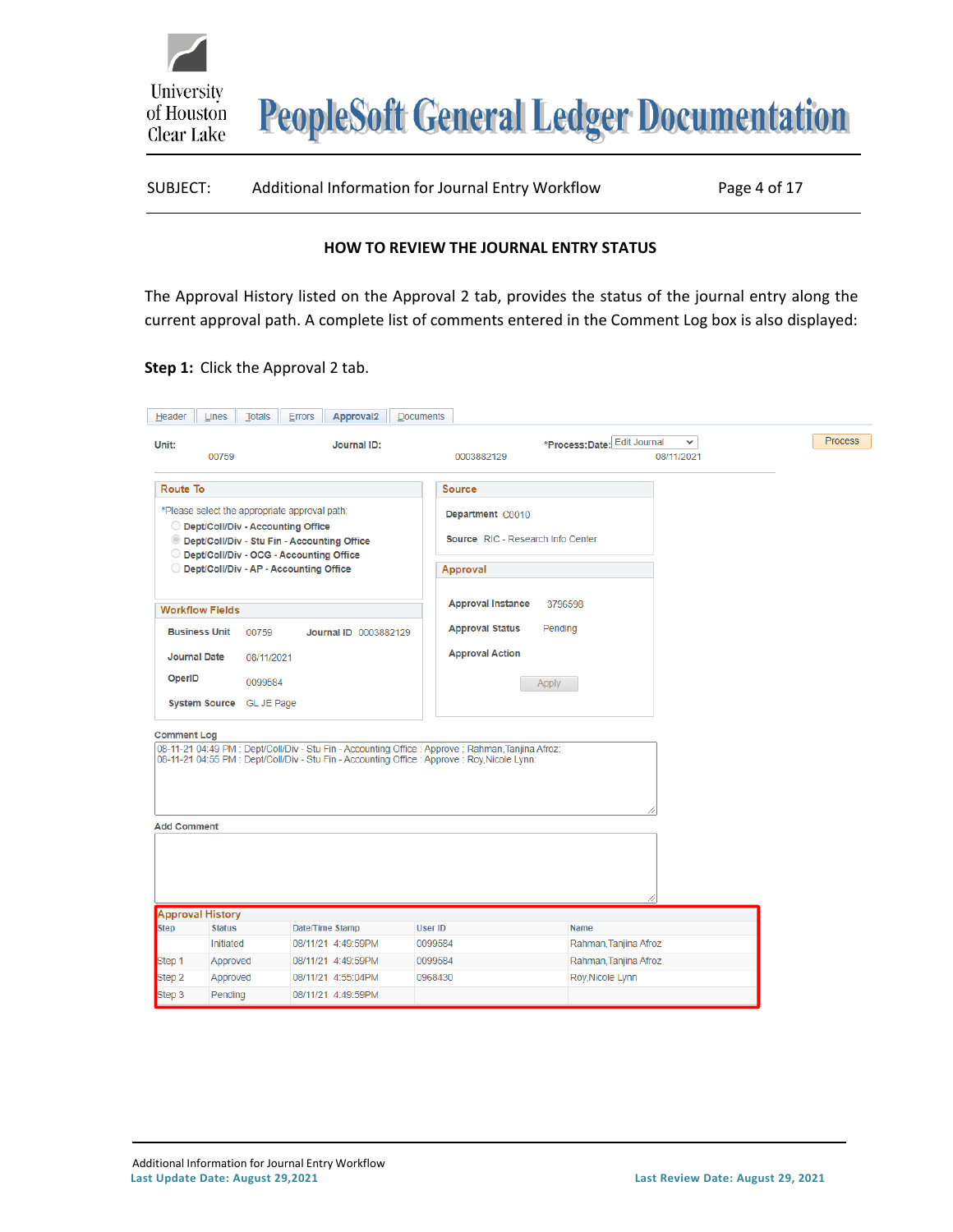

# SUBJECT: Additional Information for Journal Entry Workflow Page 5 of 17

Note the data listed under the Approval History:

- Step this refers to each step of the approval process according to the "Route To" pathchosen.
- Status the status of the journal at each step in the path. The values are:
	- $\circ$  Initiated the journal has been created
	- $\circ$  Approved the journal has been entered into workflow
	- $\circ$  Denied the journal has been denied and routed back to the originator Pending the approval action has not been selected for the journal in this step of the workflow process (journal is waiting on the worklist)
	- o Recycled not used
	- $\circ$  Skipped the journal has skipped a step in the approval process
- Date/Time Stamp This is the date and time stamp of the approval action
- User  $ID$  This is the EMPL ID of the person choosing the approval action along the approval path.
- Name This is the name of the person choosing the approval action along the approvalpath.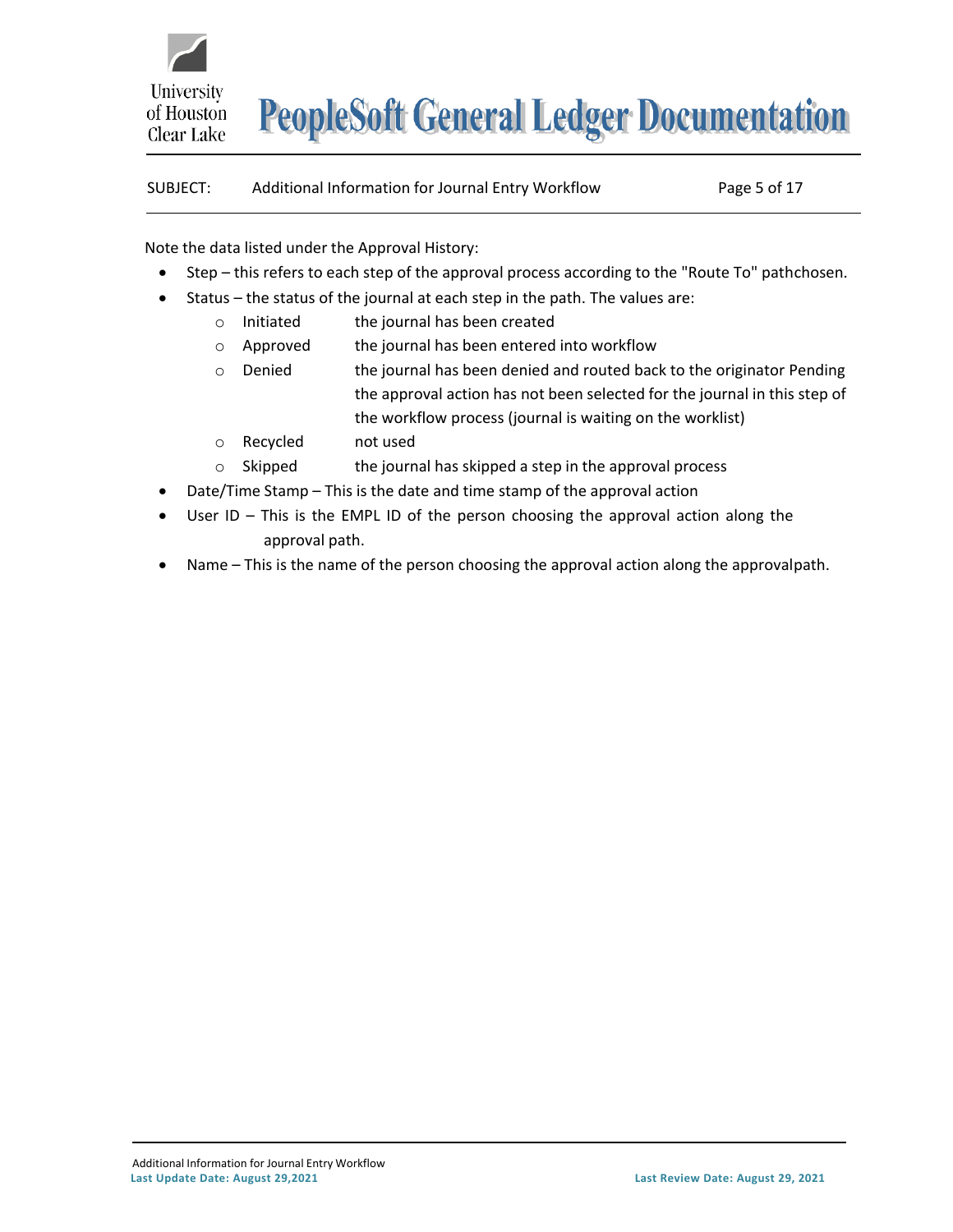| SUBJECT: | Additional Information for Journal Entry Workflow | Page 6 of 17 |
|----------|---------------------------------------------------|--------------|
|          |                                                   |              |

#### **HOW TO FIX A JOURNAL EDIT ERROR**

<span id="page-5-0"></span>Sometimes when a journal is created and edited, the Journal Status will result in an "E" for Error instead of a "V" for Valid. If the journal has an Error Status, it will need to be resolved before it can be entered into workflow.

**Step 1:** Click the "E" hyperlink under Journal Status or click the "Errors" tab.

University

of Houston Clear Lake

| Header                          | Lines                              | Totals<br>Errors     | Approval <sub>2</sub>         | <b>Documents</b>     |              |                                               |                    |             |          |                                             |                      |                        |          |                                    |
|---------------------------------|------------------------------------|----------------------|-------------------------------|----------------------|--------------|-----------------------------------------------|--------------------|-------------|----------|---------------------------------------------|----------------------|------------------------|----------|------------------------------------|
| Unit:                           | Journal ID:<br>00759<br>0003882478 |                      |                               |                      |              | Date:                                         | $\Box$ Errors Only |             |          |                                             |                      |                        |          |                                    |
| <b>Template List</b>            |                                    | Search Criteria      |                               | <b>Change Values</b> |              |                                               |                    |             |          |                                             |                      |                        |          |                                    |
|                                 |                                    |                      | *Process:                     | <b>Edit Journal</b>  | $\checkmark$ |                                               | <b>Process</b>     |             |          | $\overline{=}$ $\overline{\triangle}$ Line: |                      |                        |          | $10$ $\overline{z}$ $\overline{z}$ |
| $\overline{\phantom{a}}$ Lines  |                                    |                      |                               |                      |              |                                               |                    |             |          |                                             |                      | Personalize   Find   2 |          |                                    |
| <b>Select</b>                   | $Line -$                           | Error                | *Unit                         | *Ledger              | SpeedType    | Account▼                                      |                    | <b>Fund</b> |          | Dept                                        |                      | Program                |          | Proje                              |
| П                               |                                    |                      | 00759<br>$\Omega$             | <b>ACTUALS</b>       | $\Omega$     | 10610                                         | $\alpha$           | <b>BANK</b> |          |                                             | Q                    |                        | Q        |                                    |
| П                               | $\overline{2}$                     | $\mathsf{x}$         | 00759                         | <b>Q</b> ACTUALS     | $\alpha$     | 44000                                         | $\alpha$           | 1051        | $\alpha$ | C0129                                       | $\alpha$             | F0953                  | $\alpha$ | <b>NA</b>                          |
| □                               | 3                                  |                      | 00759                         | <b>ACTUALS</b>       | $\alpha$     | 10100                                         |                    | <b>BANK</b> |          |                                             |                      |                        |          |                                    |
| $\Box$                          | 4                                  |                      | 00759                         | <b>ACTUALS</b>       |              | Q 10100                                       |                    | 1051        |          |                                             |                      |                        |          |                                    |
|                                 |                                    | $\blacktriangleleft$ |                               |                      |              |                                               |                    |             |          |                                             |                      |                        |          | Þ                                  |
| Lines to add:                   |                                    | 1<br>$\pm$           | 冊<br>$\overline{\phantom{0}}$ |                      |              |                                               |                    |             |          |                                             |                      |                        |          |                                    |
| $\overline{\phantom{a}}$ Totals |                                    |                      |                               |                      |              | Personalize   Find   View All   2             |                    |             |          |                                             |                      | First 4 1 of 1 D Last  |          |                                    |
| <b>Unit</b>                     | <b>Total Lines</b>                 |                      |                               | <b>Total Debits</b>  |              | <b>Total Credits</b><br><b>Journal Status</b> |                    |             |          |                                             | <b>Budget Status</b> |                        |          |                                    |
| 00759                           | 4                                  |                      |                               |                      | 400.00       | 400.00                                        |                    |             | Е        |                                             |                      | N                      |          |                                    |

The Errors tab will indicate which line the error is on. The message given will say "Combo errorfor fields FUND\_CODE/DEPTID/PROGRAM\_CODE/in group COSTCTR. This means there is a problem such as:

- The cost center combination of Fund Department Program Project ID is notvalid
- The budget reference is missing or not valid
- If the cost center is either a grant (fund 5xxx) or project (fund 7xxx) cost center, the grant or project end date could be expired.
- Fund 5xxx should not have a budget reference.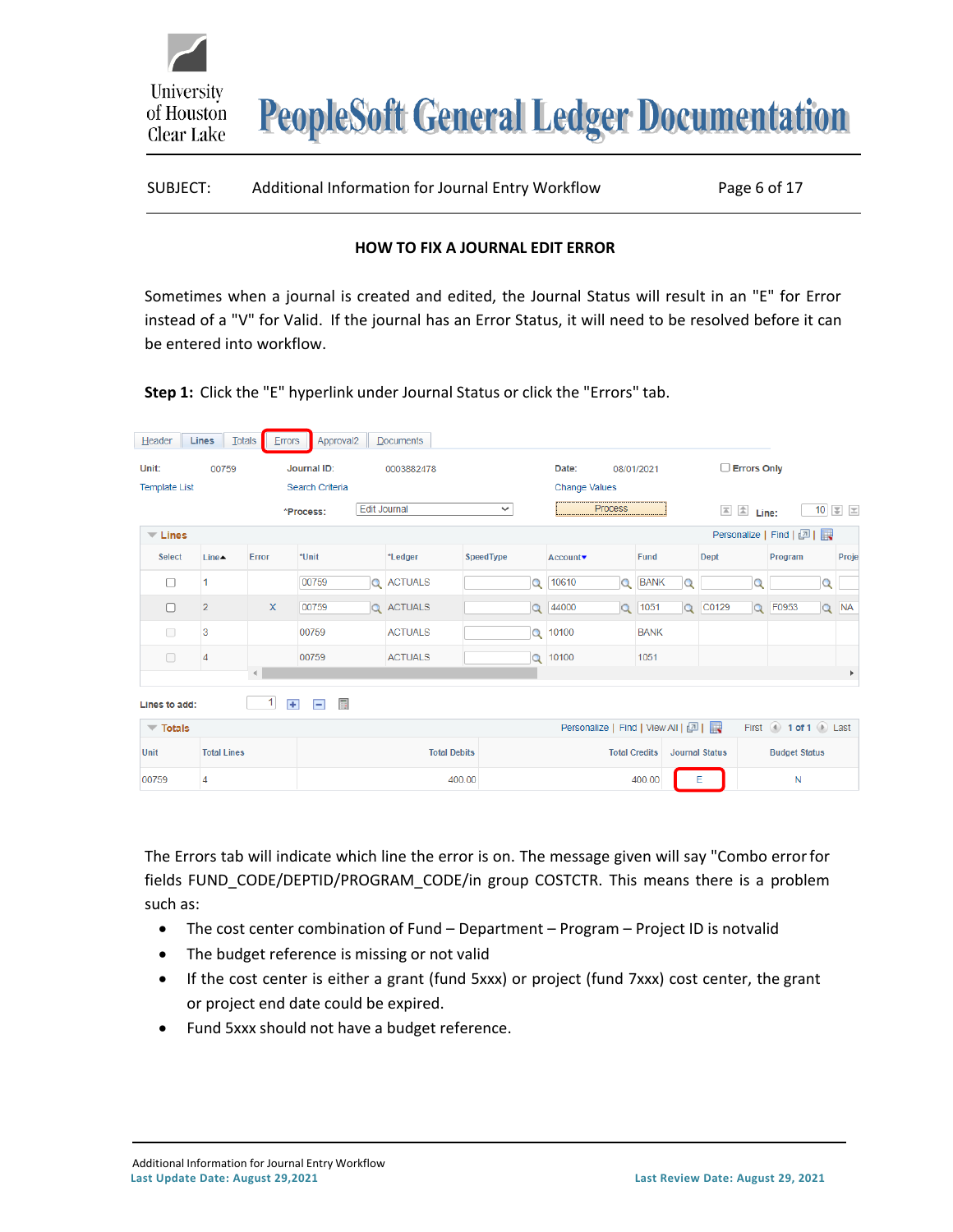

#### SUBJECT: Additional Information for Journal Entry Workflow Page 7 of 17

|                                      | $H$ eader $L$ Lines $T$ otals | <b>Errors</b> Approval2 |  | <b>Documents</b>           |     |                                                  |                     |                                                                    |  |                                   |                       |
|--------------------------------------|-------------------------------|-------------------------|--|----------------------------|-----|--------------------------------------------------|---------------------|--------------------------------------------------------------------|--|-----------------------------------|-----------------------|
| Unit:                                | 00759                         | Journal ID:             |  | 0003882478                 |     |                                                  | Date:               | 08/01/2021                                                         |  |                                   |                       |
| Header Errors                        |                               |                         |  |                            |     |                                                  |                     | Personalize   Find   2                                             |  |                                   | First 4 1 of 1 D Last |
| Unit                                 | <b>Field Name</b>             | <b>Field Long Name</b>  |  | Set                        |     | Msg                                              | <b>Message Text</b> |                                                                    |  |                                   |                       |
| 00759                                | JRNL HDR STATUS               |                         |  | Journal Header Status 5860 |     | 53<br>Journal line errors exist for this header. |                     |                                                                    |  |                                   |                       |
| $\overline{\phantom{a}}$ Line Errors |                               |                         |  |                            |     |                                                  |                     | Personalize   Find   2                                             |  | First $\lnot$ 1 of 1 $\lnot$ Last |                       |
| Line #                               | <b>Field Name</b>             | <b>Field Long Name</b>  |  | Set                        | Msg |                                                  | <b>Message Text</b> |                                                                    |  |                                   |                       |
| $\sqrt{2}$                           | FUND CODE                     | <b>Fund Code</b>        |  | 9600                       | 31  |                                                  |                     | Combo error for fields Fund/Dept/Program/Project in group COSTCTR. |  |                                   |                       |

**Step 2:** Return to the Lines page and make the necessary corrections. Click the **Process** button.

Line 2 is in error. In this example, the cost center is invalid. The cost center combination of 1051-C0129-F0953-NA does not exist. The correct cost center is 1052-C0129-F0953-NA.

| Header                          | <b>Lines</b><br>Totals | $E$ rrors            | Approval <sub>2</sub> | <b>Documents</b>    |                  |                                   |          |             |          |                                     |                      |                        |          |                                    |
|---------------------------------|------------------------|----------------------|-----------------------|---------------------|------------------|-----------------------------------|----------|-------------|----------|-------------------------------------|----------------------|------------------------|----------|------------------------------------|
| Unit:                           | 00759                  |                      | Journal ID:           | 0003882478          |                  | Date:                             |          | 08/01/2021  |          | $\Box$ Errors Only                  |                      |                        |          |                                    |
| <b>Template List</b>            |                        |                      | Search Criteria       |                     |                  | <b>Change Values</b>              |          |             |          |                                     |                      |                        |          |                                    |
|                                 |                        |                      | *Process:             | <b>Edit Journal</b> | $\checkmark$     |                                   | Process  |             |          | $\overline{2}$ $\overline{2}$ Line: |                      |                        |          | $10$ $\overline{z}$ $\overline{z}$ |
| $\overline{\phantom{a}}$ Lines  |                        |                      |                       |                     |                  |                                   |          |             |          |                                     |                      | Personalize   Find   2 |          |                                    |
| <b>Select</b>                   | <b>Line▲</b>           | Error                | *Unit                 | *Ledger             | <b>SpeedType</b> | Account <sup>*</sup>              |          | <b>Fund</b> |          | <b>Dept</b>                         |                      | Program                |          | Proje                              |
| □                               | 1                      |                      | 00759                 | <b>Q</b> ACTUALS    | $\Omega$         | 10610                             | $\circ$  | <b>BANK</b> |          |                                     | $\Omega$             |                        |          |                                    |
| $\Box$                          | $\overline{2}$         | $\mathbf{x}$         | 00759                 | Q ACTUALS           | $\alpha$         | 44000                             | $\alpha$ | 1051        | $\alpha$ | C0129                               | $\alpha$             | F0953                  | $\alpha$ | <b>NA</b>                          |
| $\Box$                          | 3                      |                      | 00759                 | <b>ACTUALS</b>      | $\alpha$         | 10100                             |          | <b>BANK</b> |          |                                     |                      |                        |          |                                    |
| $\Box$                          | $\overline{4}$         |                      | 00759                 | <b>ACTUALS</b>      |                  | Q 10100                           |          | 1051        |          |                                     |                      |                        |          |                                    |
|                                 |                        | $\blacktriangleleft$ |                       |                     |                  |                                   |          |             |          |                                     |                      |                        |          | $\mathbf{r}$                       |
| Lines to add:                   |                        | $\mathbf{1}$<br>$+$  | 圃<br>$\vert - \vert$  |                     |                  |                                   |          |             |          |                                     |                      |                        |          |                                    |
| $\overline{\phantom{a}}$ Totals |                        |                      |                       |                     |                  | Personalize   Find   View All   2 |          |             |          |                                     |                      | First 1 of 1 D Last    |          |                                    |
| <b>Unit</b>                     | <b>Total Lines</b>     |                      |                       | <b>Total Debits</b> |                  | <b>Total Credits</b>              |          |             |          | <b>Journal Status</b>               | <b>Budget Status</b> |                        |          |                                    |
| 00759                           | 4                      |                      |                       | 400.00              |                  |                                   |          | 400.00      |          | E                                   |                      | N                      |          |                                    |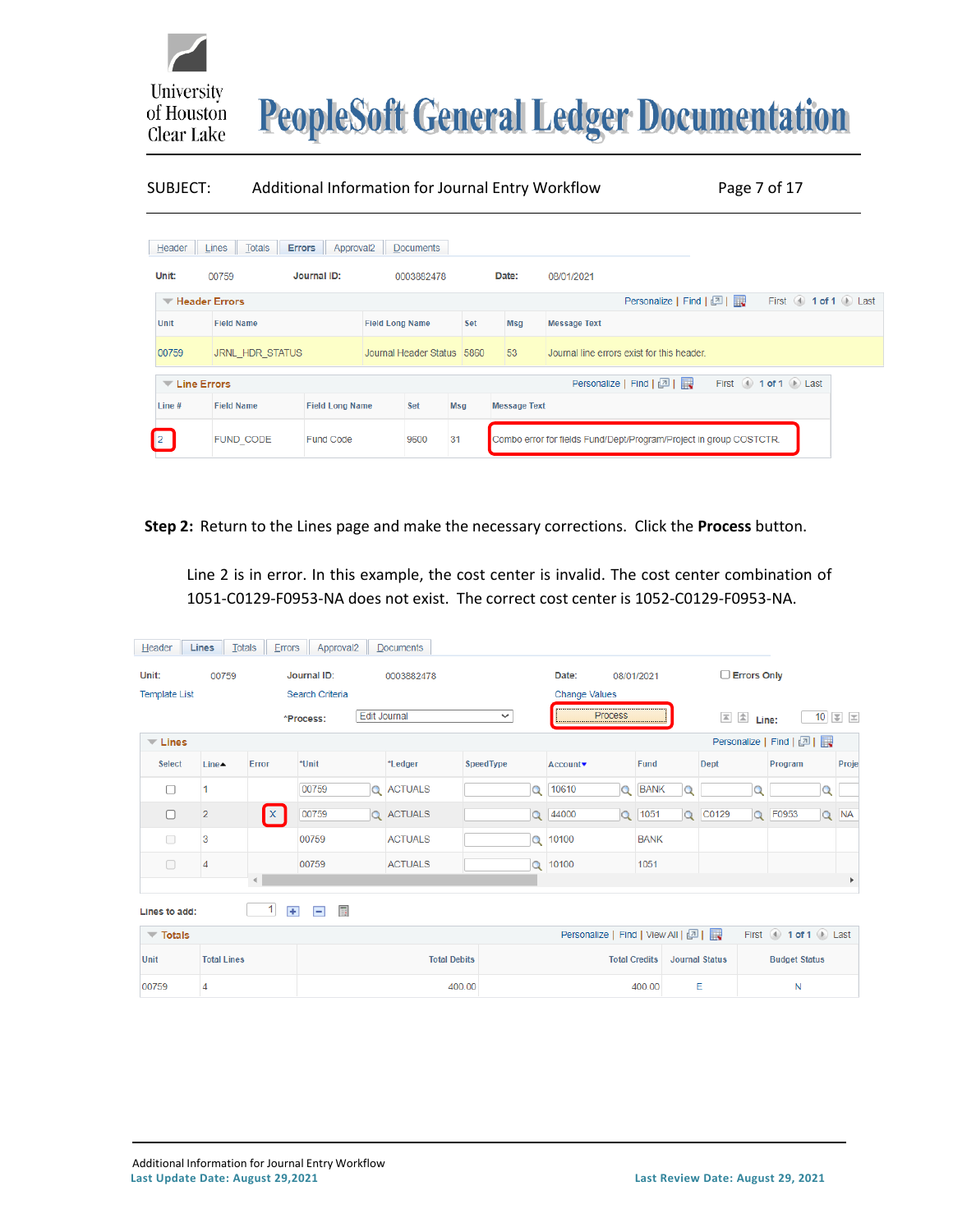| SUBJECT: | Additional Information for Journal Entry Workflow | Page 8 of 17 |
|----------|---------------------------------------------------|--------------|
|----------|---------------------------------------------------|--------------|

The journal now has a Journal Status of "V" and a Budget Status of "V": The journal is ready to be entered into workflow.

| Header                          | Totals<br><b>Lines</b> | $E$ rrors                      |                 | Approval <sub>2</sub><br><b>Documents</b> |                     |                   |          |                                               |                      |                                   |                       |                        |          |                       |                       |
|---------------------------------|------------------------|--------------------------------|-----------------|-------------------------------------------|---------------------|-------------------|----------|-----------------------------------------------|----------------------|-----------------------------------|-----------------------|------------------------|----------|-----------------------|-----------------------|
| Unit:                           | 00759                  |                                | Journal ID:     |                                           | 0003882478          |                   | Date:    |                                               | 08/01/2021           |                                   |                       | <b>Errors Only</b>     |          |                       |                       |
| <b>Template List</b>            |                        |                                | Search Criteria |                                           |                     |                   |          | <b>Change Values</b>                          |                      |                                   |                       |                        |          |                       |                       |
|                                 | <b>Edit Journal</b>    | $\checkmark$                   |                 | <b>Process</b>                            |                     |                   |          | $\boxed{\triangle}$ $\boxed{\triangle}$ Line: |                      | 10 $\overline{z}$ $\overline{z}$  |                       |                        |          |                       |                       |
| $\overline{\phantom{a}}$ Lines  |                        |                                |                 |                                           |                     |                   |          |                                               |                      |                                   |                       | Personalize   Find   2 |          |                       |                       |
| <b>Select</b>                   | <b>Line</b> ▲          | *Unit                          |                 | *Ledger                                   | SpeedType           | Account▼          |          | Fund                                          |                      | <b>Dept</b>                       |                       | Program                |          | Project               |                       |
| □                               | 1                      | 00759                          |                 | Q ACTUALS                                 |                     | 10610<br>$\Omega$ | Q        | <b>BANK</b>                                   | ∩                    |                                   | O                     |                        | $\Omega$ |                       | $\Omega$              |
| П                               | $\overline{c}$         | 00759                          |                 | <b>Q</b> ACTUALS                          |                     | 44000<br>$\alpha$ | $\alpha$ | 1052                                          | $\alpha$             | C0129                             |                       | Q F0953                |          | Q NA                  | $\alpha$              |
| $\Box$                          | 3                      | 00759                          |                 | <b>ACTUALS</b>                            |                     | $Q$ 10100         |          | <b>BANK</b>                                   |                      |                                   |                       |                        |          |                       |                       |
| $\Box$                          | 4                      | 00759                          |                 | <b>ACTUALS</b>                            |                     | Q 10100           |          | 1052                                          |                      |                                   |                       |                        |          |                       |                       |
|                                 |                        | $\left\langle 1 \right\rangle$ |                 |                                           |                     |                   |          |                                               |                      |                                   |                       |                        |          |                       | $\blacktriangleright$ |
| Lines to add:                   |                        | $\mathbf{1}$<br>$+$            | $\overline{ }$  | 圃                                         |                     |                   |          |                                               |                      |                                   |                       |                        |          |                       |                       |
| $\overline{\phantom{a}}$ Totals |                        |                                |                 |                                           |                     |                   |          |                                               |                      | Personalize   Find   View All   2 |                       |                        |          | First 4 1 of 1 D Last |                       |
| Unit                            | <b>Total Lines</b>     |                                |                 |                                           | <b>Total Debits</b> |                   |          |                                               | <b>Total Credits</b> |                                   | <b>Journal Status</b> |                        |          | <b>Budget Status</b>  |                       |
| 00759                           | 4                      |                                |                 |                                           | 400.00              |                   |          |                                               | 400.00               |                                   | V                     |                        |          | V                     |                       |

**NOTE:** If the journal fails budget checking (Budget Status = "E"), contact your DBA for resolution.

University

of Houston Clear Lake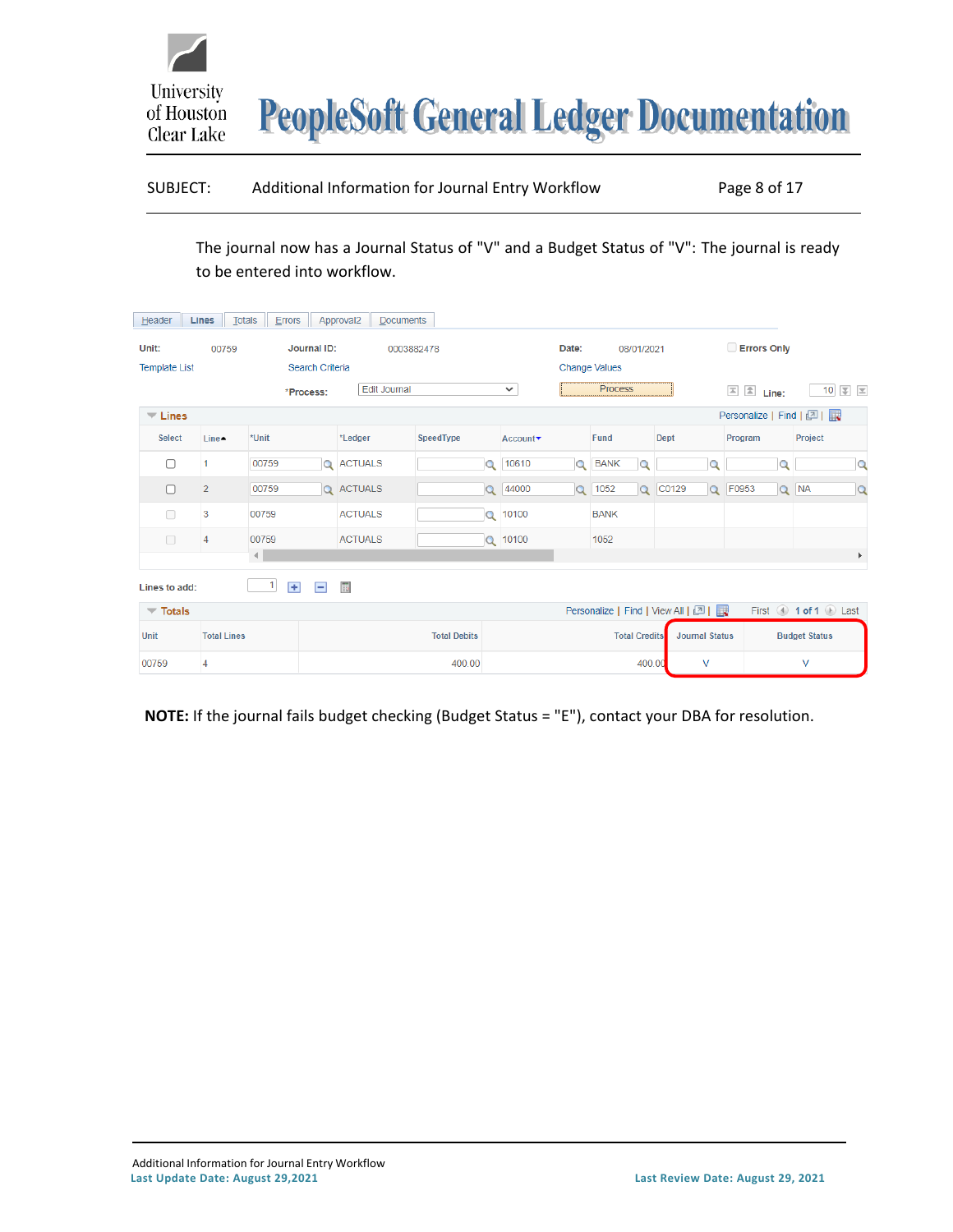| Additional Information for Journal Entry Workflow<br>SUBJECT: | Page 9 of 17 |
|---------------------------------------------------------------|--------------|
|---------------------------------------------------------------|--------------|

#### **HOW TO DELETE A JOURNAL ENTRY**

<span id="page-8-0"></span>A journal entry can only be deleted by the initiator of the journal. The only journals that can be deleted are journals that are not posted. **IMPORTANT: DO NOT CHOOSE ANY OTHER OPTION IN THIS DROP-DOWN BOX**.

**Step 1:** To delete a journal entry, click the Lines tab. Choose "Delete Journal" from the Process dropdown box. Click the **Process** button.

| Header                          |                | Lines Totals |            |                          |                  | <b>Errors</b> Approval2 Documents |                     |                   |          |                                   |            |                              |          |                                |                                         |                                  |
|---------------------------------|----------------|--------------|------------|--------------------------|------------------|-----------------------------------|---------------------|-------------------|----------|-----------------------------------|------------|------------------------------|----------|--------------------------------|-----------------------------------------|----------------------------------|
| Unit:                           |                | 00759        |            | Journal ID:              |                  | 0003882478                        |                     |                   | Date:    |                                   | 08/01/2021 |                              |          | <b>Errors Only</b>             |                                         |                                  |
| <b>Template List</b>            |                |              |            | Search Criteria          |                  |                                   |                     |                   |          | <b>Change Values</b>              |            |                              |          |                                |                                         |                                  |
|                                 |                |              | *Process:  |                          |                  | Delete Journal                    |                     | $\checkmark$      |          | Process                           |            |                              |          | $\triangleq$ Line:<br>$\equiv$ |                                         | 10 $\overline{z}$ $\overline{z}$ |
| $\overline{\phantom{a}}$ Lines  |                |              |            |                          |                  |                                   |                     |                   |          |                                   |            |                              |          | Personalize   Find   2         |                                         |                                  |
| <b>Select</b>                   | <b>Line▲</b>   | *Unit        |            |                          | *Ledger          |                                   | SpeedType           | Account▼          |          | Fund                              |            | <b>Dept</b>                  |          | Program                        | Project                                 |                                  |
| Π                               |                | 00759        |            | $\alpha$                 | <b>ACTUALS</b>   |                                   | Q                   | 10610             | $\Omega$ | <b>BANK</b>                       |            |                              |          |                                |                                         | Q                                |
| $\Box$                          | $\overline{2}$ | 00759        |            |                          | <b>Q</b> ACTUALS |                                   |                     | 44000<br>$\alpha$ | $\alpha$ | 1052                              | $\Omega$   | C0129                        | $\alpha$ | F0953                          | Q NA                                    | $\Omega$                         |
| $\Box$                          | 3              | 00759        |            |                          | <b>ACTUALS</b>   |                                   | $\circ$             | 10100             |          | <b>BANK</b>                       |            |                              |          |                                |                                         |                                  |
| $\Box$                          | 4              | 00759        |            |                          | <b>ACTUALS</b>   |                                   |                     | Q 10100           |          | 1052                              |            |                              |          |                                |                                         |                                  |
|                                 |                | $\left($     |            |                          |                  |                                   |                     |                   |          |                                   |            |                              |          |                                |                                         | Þ                                |
| Lines to add:                   |                |              | 1<br>$\pm$ | $\overline{\phantom{0}}$ | 圃                |                                   |                     |                   |          |                                   |            |                              |          |                                |                                         |                                  |
| $\overline{\phantom{a}}$ Totals |                |              |            |                          |                  |                                   |                     |                   |          | Personalize   Find   View All   2 |            |                              |          |                                | First $\bigcirc$ 1 of 1 $\bigcirc$ Last |                                  |
| 1 Init                          |                | Total Lines  |            |                          |                  |                                   | <b>Total Dobite</b> |                   |          |                                   |            | Total Crodite Lournal Statue |          |                                | Dudget Statue                           |                                  |

400.00

University

of Houston Clear Lake

00759

 $\overline{4}$ 

400.00

 $\vee$ 

V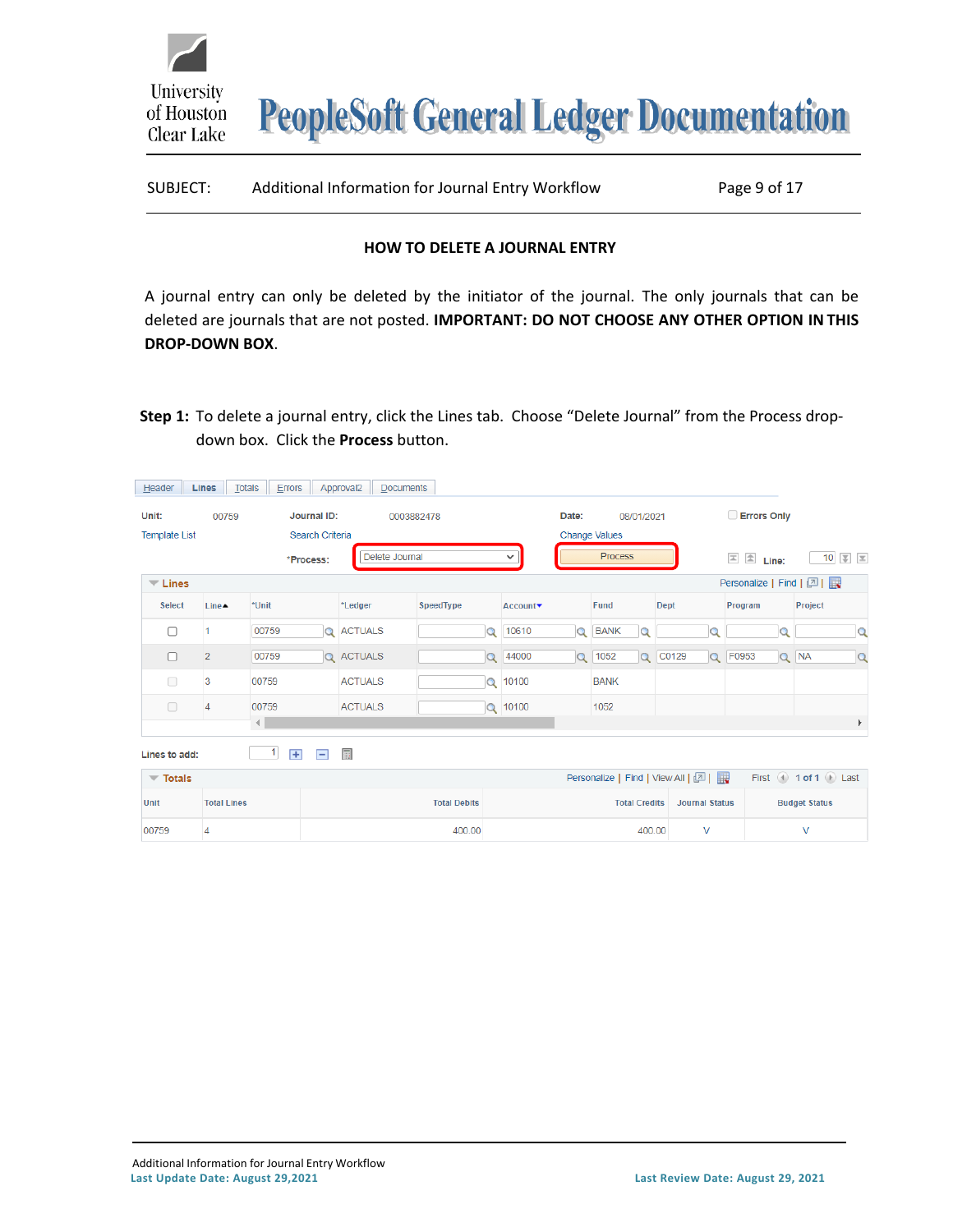

# SUBJECT: Additional Information for Journal Entry Workflow Page 10 of 17

**Step 2:** Click the **Yes** button.

| Message   |                                                              |
|-----------|--------------------------------------------------------------|
|           | Are you sure that you want to delete this journal? (5010,30) |
| <b>No</b> |                                                              |

**Step 3**: Another message will be displayed. Click the OK button. The journal is deleted.

| Message                                 |
|-----------------------------------------|
| Journal 0003882478 is deleted. (5210,7) |
|                                         |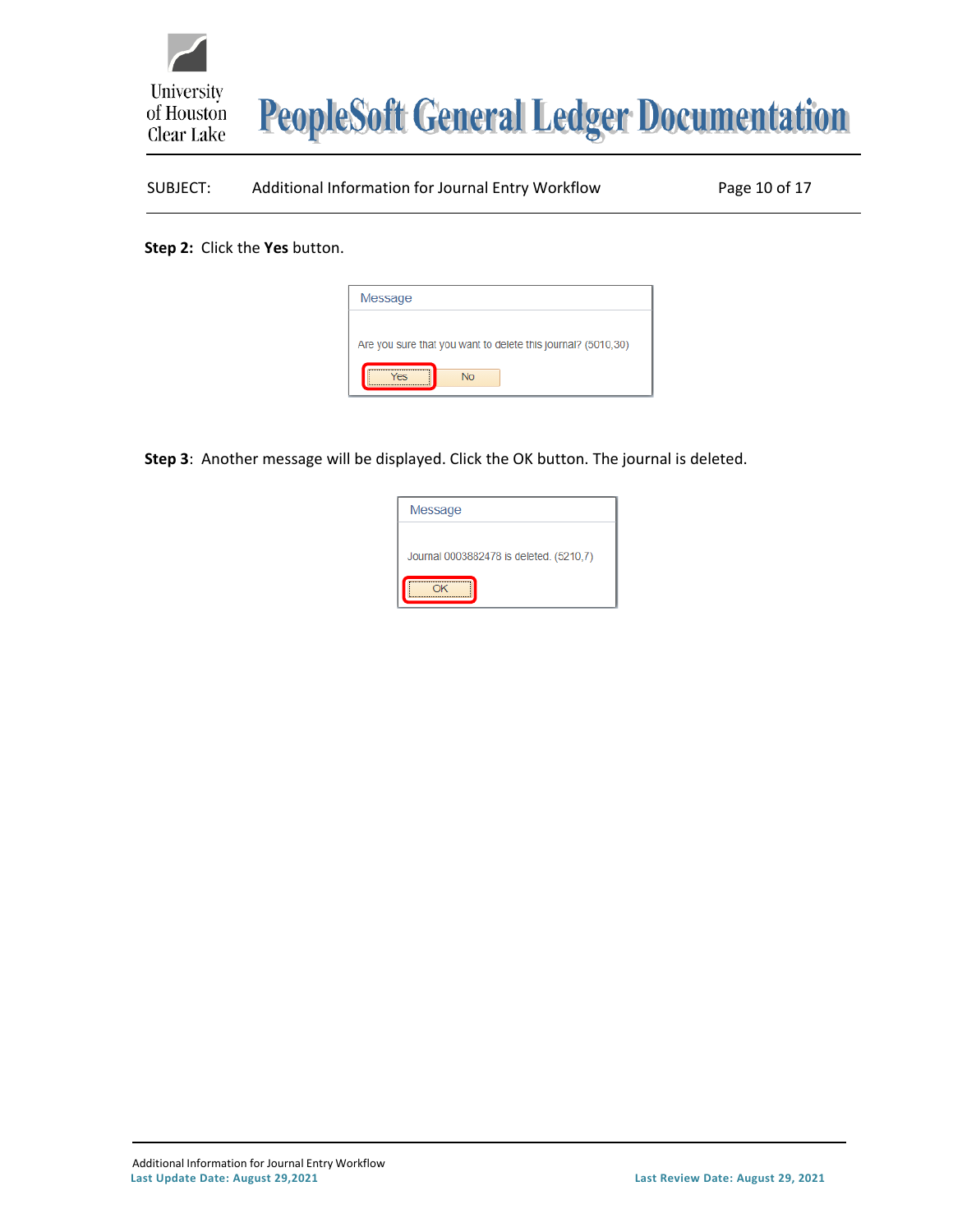

#### SUBJECT: Additional Information for Journal Entry Workflow Page 11 of 17

# <span id="page-10-0"></span>Originator 1. Obtain a document number from the departmental log for the journal entry. 2. Create the journal entry and save it inPeopleSoft. 3. Electronically attach the required supporting documentation for the journal entry. NOTE: ALL DEPOSITS MUST HAVE THE DEPOSIT COVERSHEET FORM ATTACHED, along with other needed documentation. 4. Select "Edit Journal" from the dropdown box. Click "Process" to Journal Edit and Budget Check the journal entry. If the journal fails the journal edit process, correct the errors and edit again. If the journal fails budget check, contact the Business Coordinator for resolution. The Journal Status must be "V" and the Budget Check Status must be "V" before it can be entered into workflow. NOTE: Do not click "Process" on Intercampus Journals. Save them and using the NOTIFY button, notify General Accounting, at [GeneralAcctg@uhcl.edu, t](mailto:GeneralAcctg@uhcl.edu)o process the journal. 5. Select the appropriate workflow path and choose "Approve" and "Apply" on the Approval 2 tab to enter the journal into workflow. For deposit journals, bring the deposit to the departmental approver. 6. Monitor the journal entry worklist to verify that journals were not denied or recycled back to you.

#### **JOURNAL ENTRY WORKFLOW PROCEDURES**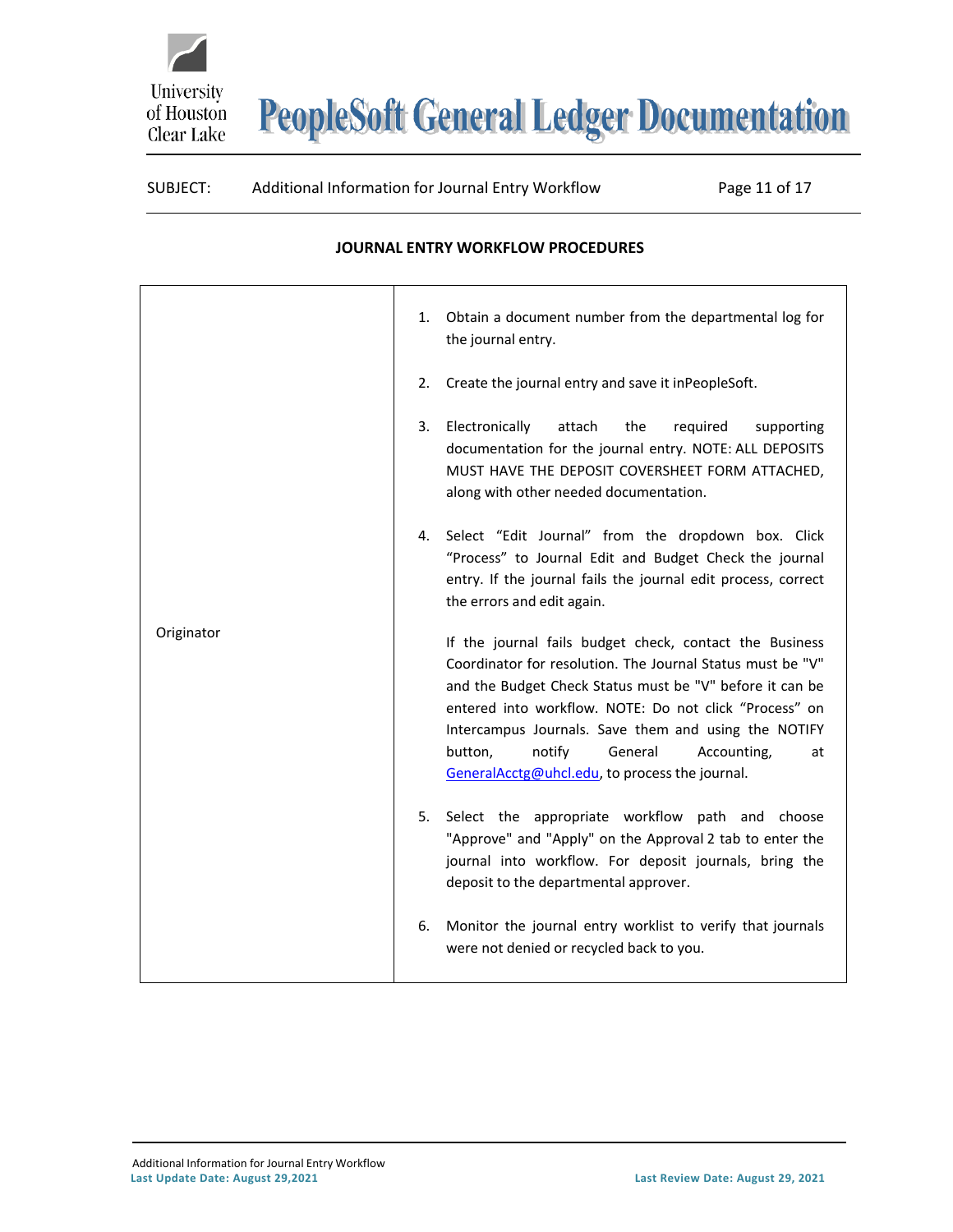## SUBJECT: Additional Information for Journal Entry Workflow Page 12 of 17

University<br>of Houston

Clear Lake

| Departmental Approver                                      | Monitor the journal entry worklist reviewing each<br>7.<br>journal entry along with the supporting documentation.<br>For deposit journals, verify the following is correct:<br>Deposit amount matches supportingdocuments<br>BANK line has account number 10610 and the<br>$\overline{\phantom{a}}$<br>amount is positive.<br>Header reference and line reference match<br>$\overline{\phantom{a}}$<br>Account numbers and cost centers arecorrect<br>Approve the journal by selecting "Approve" and "Apply<br>8.<br>on the Approval 2 tab.<br>For deposit journals, place the deposit in a locked bag<br>9.<br>and take it, along with two copies of the journal, to the<br>SBS Office. |
|------------------------------------------------------------|------------------------------------------------------------------------------------------------------------------------------------------------------------------------------------------------------------------------------------------------------------------------------------------------------------------------------------------------------------------------------------------------------------------------------------------------------------------------------------------------------------------------------------------------------------------------------------------------------------------------------------------------------------------------------------------|
| SBS Office/<br>Accounts Payable/<br><b>Research Office</b> | 10. Monitor the Journal Entry Worklist reviewing each<br>journal entry along with the supportingdocumentation.<br>11. Approve the journal by selecting "Approve" and "Apply"<br>on the Approval 2 tab. For deposit journals, open the<br>locked bag and verify the deposit amount against the<br>BANK line on the printed journal. Sign the copy of the<br>journal and return it to person making the deposit.<br>Retain the second copy of the journal for processing the<br>deposit the next morning.                                                                                                                                                                                  |
| <b>General Accounting</b>                                  | 12. Monitor the journal entry worklist reviewing each journal<br>entry along with the supportingdocumentation.<br>13. Approve the journal by selecting "Approve" and "Apply"<br>on the Approval 2 tab.<br>14. Post the journal.                                                                                                                                                                                                                                                                                                                                                                                                                                                          |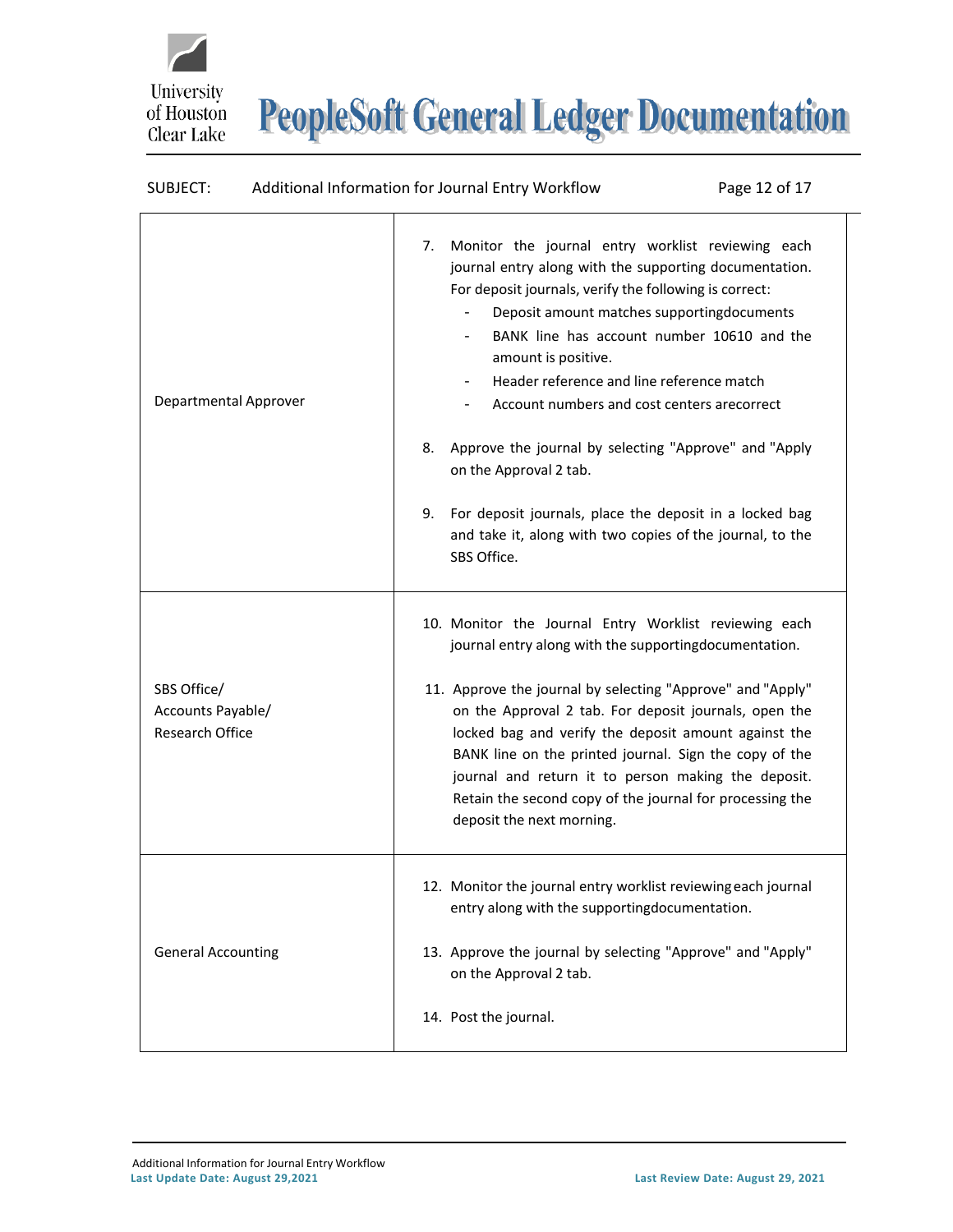| SUBJECT: | Additional Information for Journal Entry Workflow | Page 13 of 17 |
|----------|---------------------------------------------------|---------------|
|          |                                                   |               |

### **DEPOSIT COVERSHEET FORM INSTRUCTIONS**

<span id="page-12-0"></span>The Deposit Coversheet is required for all deposits. Complete one Deposit Coversheet for cash and check deposits. Complete a different Deposit Coversheet for Credit Card Deposits. Do not combine cash and/or check deposits with credit card deposits. This form must be uploaded to the deposit journal entry as backup for the entry, along with other necessary documents.

## **NOTE: THIS FORM MUST BE COMPLETED ELECTRONICALLY OR THE JOURNALENTRY WILL BE DENIED.**

**Step 1:** Enter the name, department name (not number), and phone extension of the personpreparing the journal entry for the deposit. This information is required.

|             | (This section is required) |  |
|-------------|----------------------------|--|
| <b>Date</b> | 2/8/2010                   |  |
| To          | <b>UHCL Cashier</b>        |  |
| Prepared    |                            |  |
| <b>By</b>   |                            |  |
| Dept        |                            |  |
| <b>Name</b> |                            |  |
| Phone       |                            |  |
| Ext         |                            |  |

**Step 2:** Enter the Department Reference Number from the departmental journal entry log. Enter the Journal Number of the journal entry that has been created for the deposit. This information is optional.



**Step 3:** Enter a description for your deposit. This information is optional.

| <b>Deposit Description (Optional)</b> |  |  |
|---------------------------------------|--|--|
|                                       |  |  |
|                                       |  |  |
|                                       |  |  |

**University** 

of Houston Clear Lake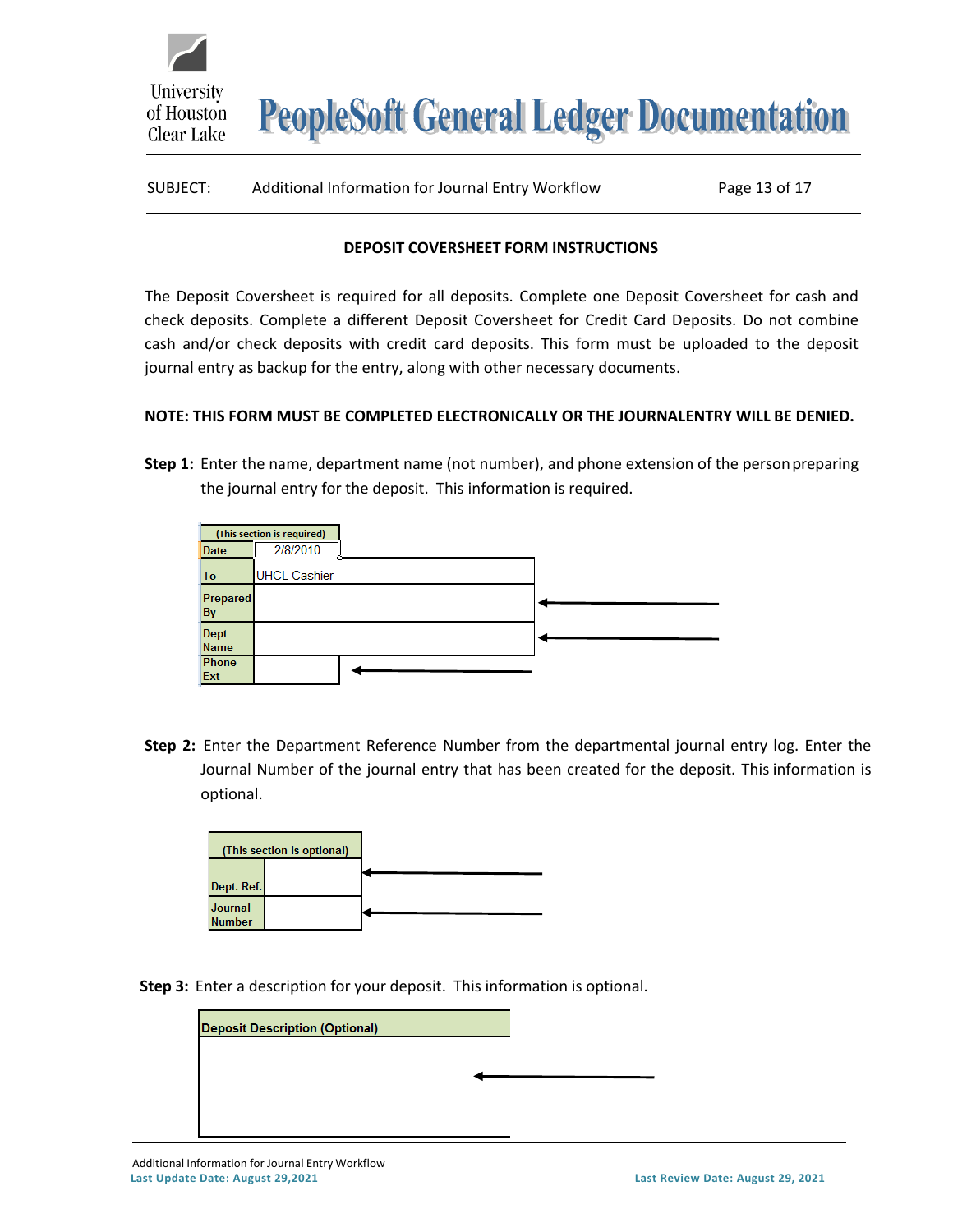

| SUBJECT: | Additional Information for Journal Entry Workflow |  | Page 14 of 17 |
|----------|---------------------------------------------------|--|---------------|
|----------|---------------------------------------------------|--|---------------|

**Step 4:** Enter a description, speed type, cost center, and account information for each item within the deposit. The account listed should be "10610" unless specified otherwise. Thisinformation is optional.

| (This section is optional)     |                             |             |      |             |             |                |  |
|--------------------------------|-----------------------------|-------------|------|-------------|-------------|----------------|--|
| <b>TRANSACTION DESCRIPTION</b> | <b>SPEED</b><br><b>TYPE</b> | <b>FUND</b> | DEPT | <b>PROG</b> | <b>PROJ</b> | <b>ACCOUNT</b> |  |
|                                |                             |             |      |             |             |                |  |
|                                |                             |             |      |             |             |                |  |
|                                |                             |             |      |             |             |                |  |

**Step 5:** Enter the Payer's Name for each item within the deposit. If there are multiple transactions for this deposit and this is a cash/check deposit, you may enter "various" if you choose. This field is optional.



**Step 6:** Enter the check number for check deposits. Enter the credit card type (i.e. Visa, MasterCard, etc.) if the deposit is for credit cards. This information is optional. You may enter "Various" if you choose.

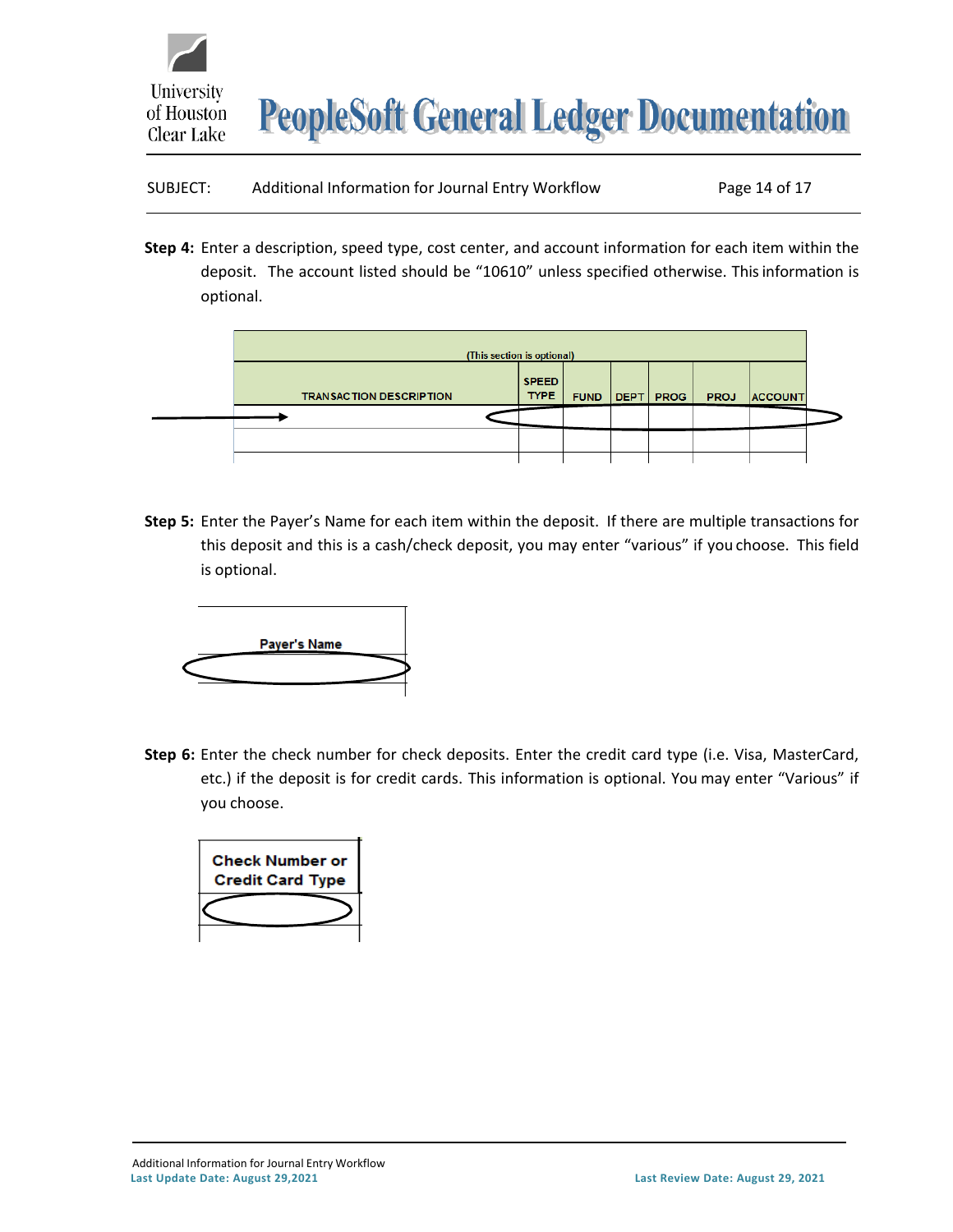

| SUBJECT: | Additional Information for Journal Entry Workflow | Page 15 of 17 |
|----------|---------------------------------------------------|---------------|
|----------|---------------------------------------------------|---------------|

**Step 7:** For cash/check deposits, enter the amount of cash or the amount of the check for each transaction that makes up the deposit. For credit card deposits, enter the amount charged to the credit card for each transaction that makes up the deposit. This informationis required.



**Step 8:** Enter the amount of sales tax if applicable and indicate whether it is cash, check, or credit card. Be sure to include the cost center information. The Account is provided.The tax rate is 8 ¼% (.0825).

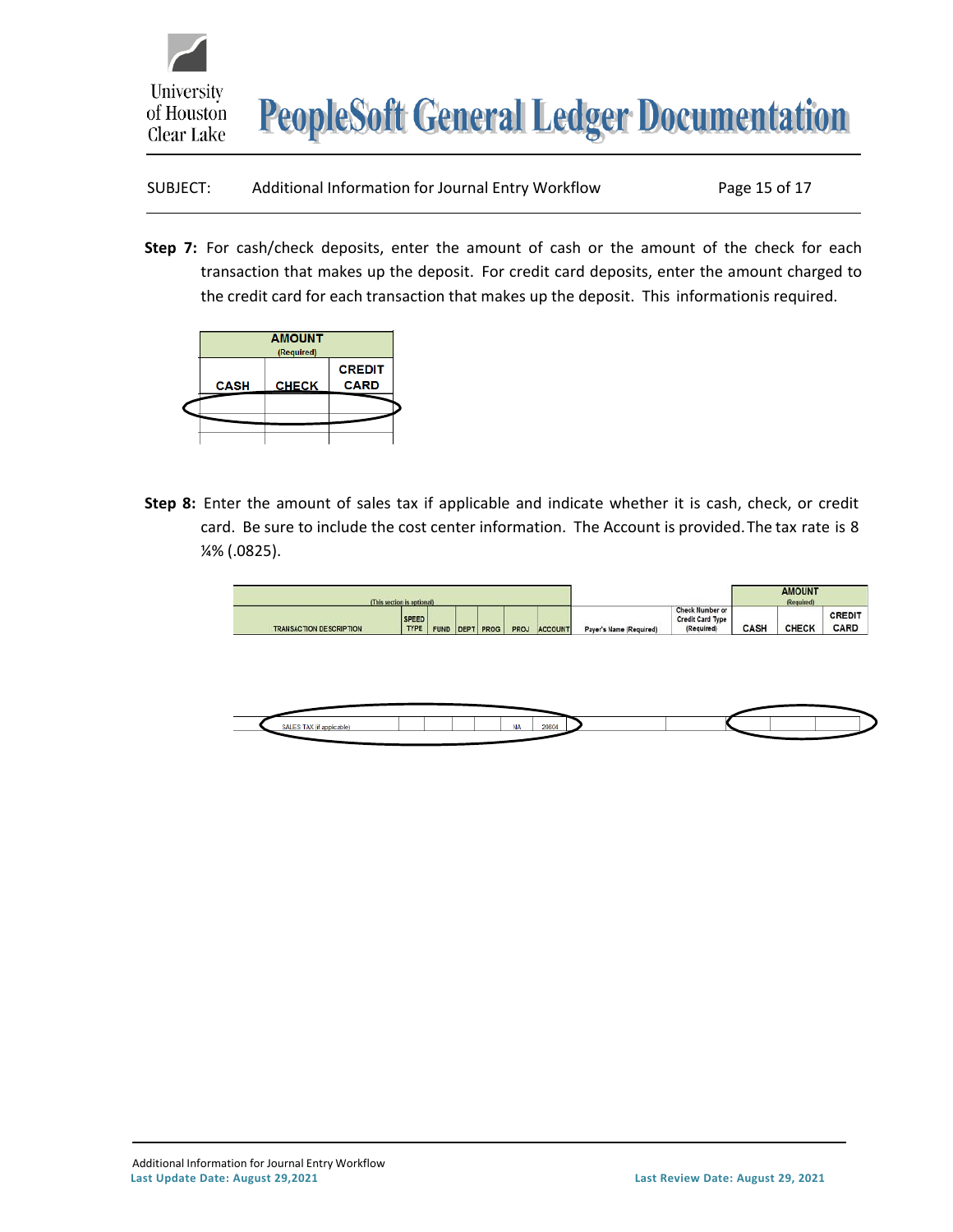

| SUBJECT: | Additional Information for Journal Entry Workflow | Page 16 of 17 |
|----------|---------------------------------------------------|---------------|
|----------|---------------------------------------------------|---------------|

**Step 9:** Enter the count of each denomination of cash for cash deposits. The Amount field will auto calculate depending on the Count/Qty entered. If the cash deposit total does not match the total cash amount above, an "ERROR" message will display.

Recheck the Count/Qty entered and make corrections. Once the cash deposit total matches the total cash amount above, the message "BALANCED TO CASH TOTAL ABOVE" will be displayed. If you have draft or money orders, enter the amount on the "Other" line in the "Amount" column. Do not enter a count/quantity. This information is optional.

|                 | <b>Cash Deposit Total (Optional)</b> |               |  |
|-----------------|--------------------------------------|---------------|--|
|                 | <b>Count/Qty</b>                     | <b>Amount</b> |  |
| \$100           |                                      |               |  |
| \$50            |                                      |               |  |
| \$20            |                                      |               |  |
| \$10            |                                      |               |  |
| S <sub>5</sub>  |                                      |               |  |
| s <sub>1</sub>  |                                      |               |  |
| \$1/2           |                                      |               |  |
| <b>QUARTERS</b> |                                      |               |  |
| <b>DIMES</b>    |                                      |               |  |
| <b>NICKELS</b>  |                                      |               |  |
| <b>PENNIES</b>  | n                                    |               |  |
| Other           |                                      |               |  |